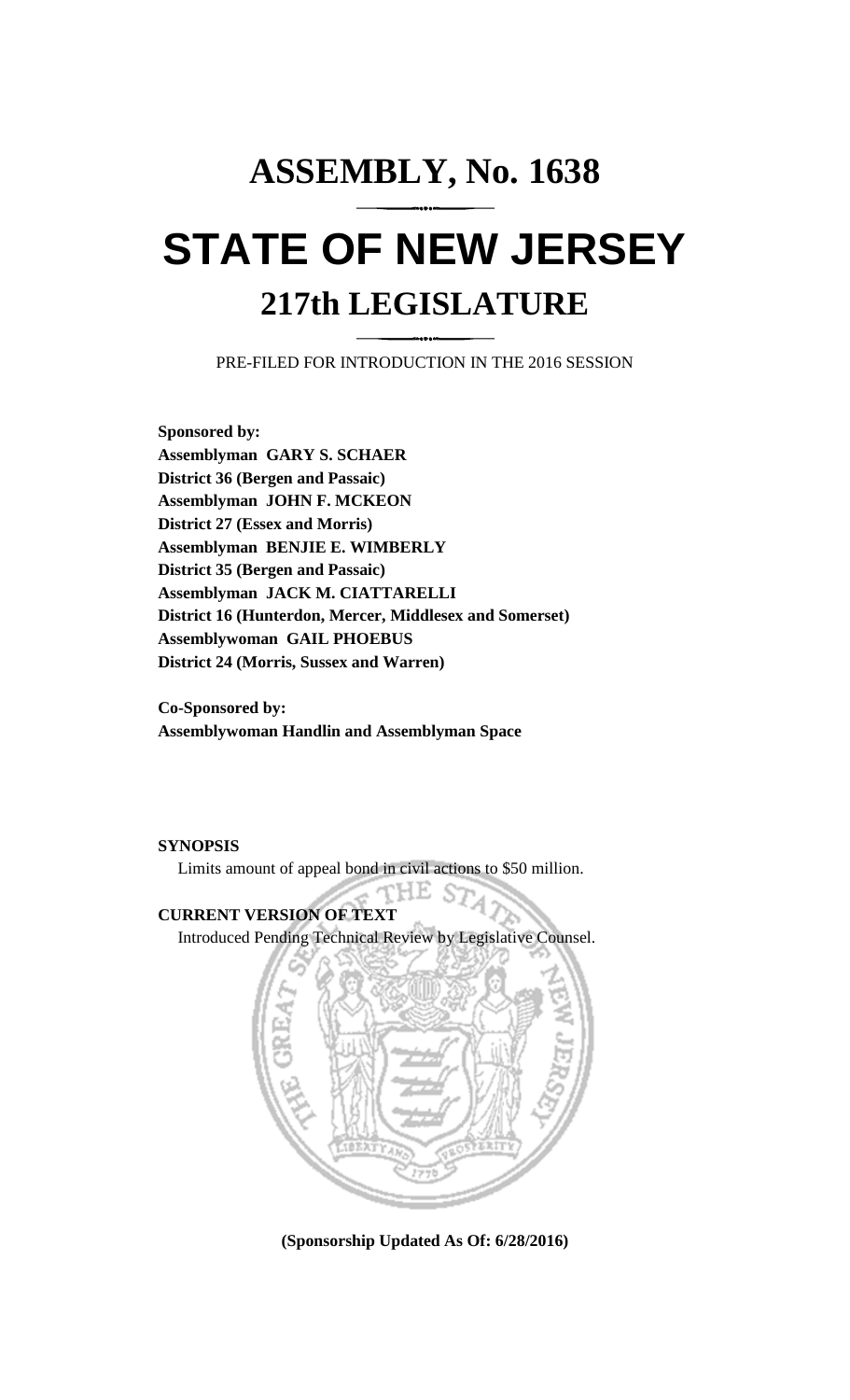#### **A1638** SCHAER, MCKEON

 $\mathcal{D}_{\mathcal{L}}$ 

 **AN ACT** concerning the posting of appeal bonds in civil actions and supplementing Title 2A of the New Jersey Statutes.

 **BE IT ENACTED** *by the Senate and General Assembly of the State of New Jersey:*

 1. a. Any supersedeas bond posted pursuant to court order during the pendency of an appeal of a civil action in connection with a stay of a judgment granting legal, equitable, or other relief shall be set in accordance with the applicable laws or Rules of Court, except that the total appeal bond or other forms of security required of all appellants collectively shall not exceed \$50,000,000, together with trial costs.

 b. Nothing in this act or in any other provision of law shall be construed to eliminate the discretion of the court, after notice and hearing and for good cause shown, to reduce the bond to a lower amount.

- 
- 2. Notwithstanding the provisions of section 1 of P.L. ,

 c. (C. ) (pending before the Legislature as this act), if an appellee proves by a preponderance of the evidence that an appellant is concealing its assets, or is dissipating or diverting assets outside the ordinary course of business to avoid payment of a 24 judgment, a court may enter orders that:

a. are necessary to protect the appellee; and

 b. require the appellant to post a supersedeas bond in an amount up to the total amount of the judgment.

 As used in this section, "dissipating or diverting assets" does not include expenditures, including incentive or other payments to the owners of a business, of a kind that the appellant made in the regular course of business prior to entry of the judgment being appealed.

3. As used in this act:

 a. "Civil action" means all cases involving individual, aggregated, class action, or otherwise joined claims; and

 b. "Legal, equitable, or other relief" means all forms of relief, including compensatory, special, punitive, exemplary or other damages; injunctive relief; or any other form of relief.

 4. This act shall take effect immediately and shall apply to all judgments entered on or after the effective date, regardless of the date the action was filed.